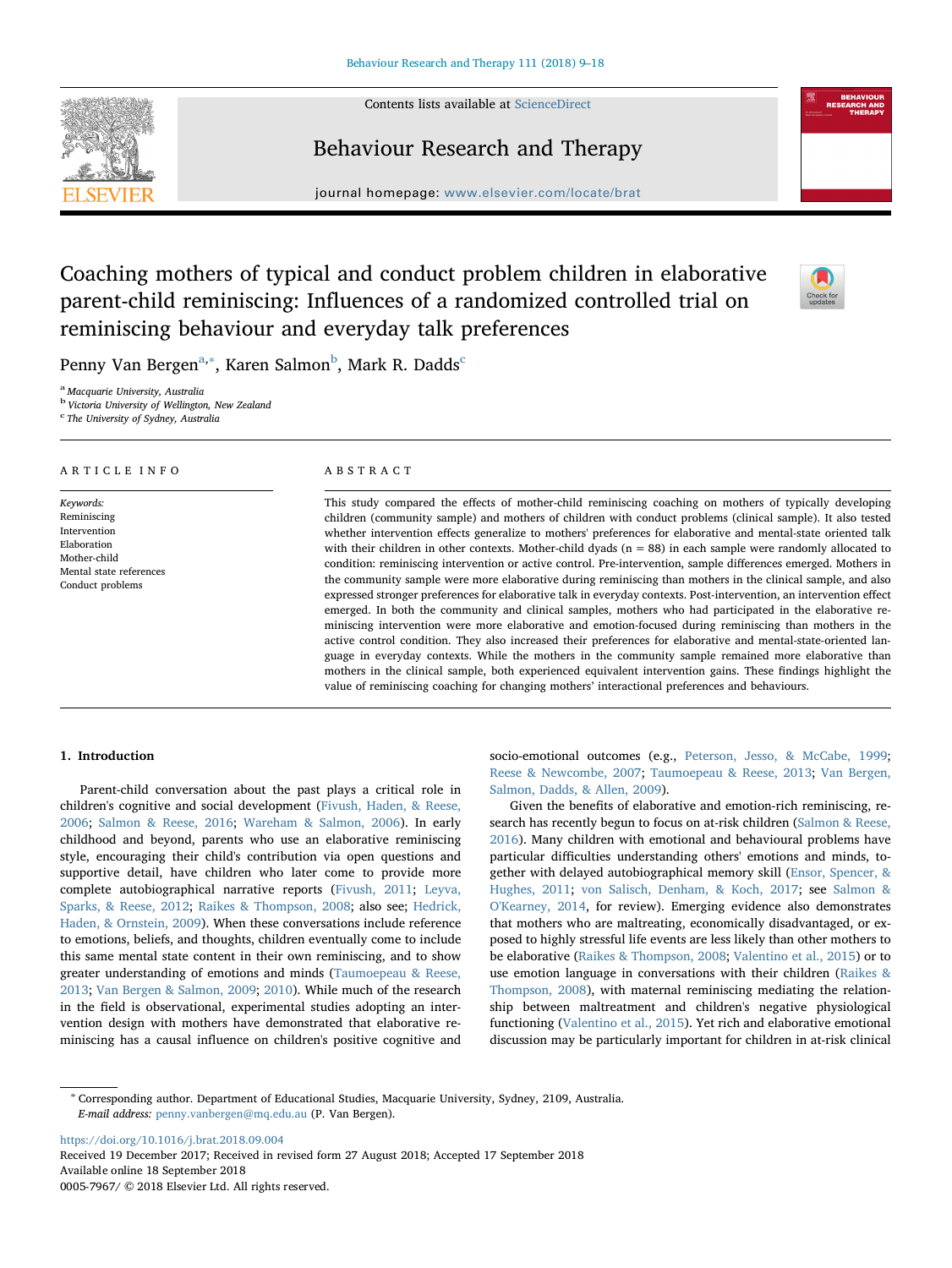cohorts. While frequent expression of negative emotion in families is associated with poor emotion understanding amongst children ([Halberstadt & Eaton, 2002](#page-9-14)), reminiscing about youth negative emotion may actually be beneficial. For example, elaborative reminiscing about both positive and negative experiences offers similar benefits to emotion coaching ([Johnson, Hawes, Eisenberg, Kohlho](#page-9-15)ff, & Dudeney, [2017\)](#page-9-15): emotions are labelled, causes discussed, and resolutions explored in reflective and explanatory dialogue ([Johnson et al., 2017](#page-9-15); [Sales, Fivush, & Peterson, 2003;](#page-9-16) [Wareham & Salmon, 2006](#page-9-2)).

Reminiscing conversations also occur with the potential for 'reflective distance', with parents and children each less likely to be negatively aroused than during conversations at the time of the event ([Fivush, Brotman, Buckner, & Goodman, 2000](#page-8-2); [Thompson, Laible, &](#page-9-17) [Ontai, 2003;](#page-9-17) [Van Bergen & Salmon, 2010\)](#page-9-8). This distance is important, as parents' own negative emotionality may contribute to conversations that are more coercive or ruminating in nature. Given the developmental difficulties that at-risk children face, therefore, reminiscing interventions may be particularly valuable.

The aims of the current study were two-fold. First, we aimed to extend existing reminiscing intervention research by comparing preexisting reminiscing differences and intervention responsiveness between a typical community sample and an at-risk clinical sample of children with conduct problems. Despite a small but growing number of reminiscing intervention studies, no research has yet determined whether community and at-risk clinical dyads are equally benefited. Second, we aimed to extend existing intervention research by investigating whether reminiscing coaching would also influence maternal preferences for elaboration and mental state talk in other everyday contexts and, if so, whether these preferences would change differentially for community and at-risk clinical samples. We therefore also measured pre-existing differences and intervention responsiveness in mothers' everyday talk preferences.

#### 1.1. Reminiscing coaching amongst community and clinical samples

The first aim of our study was to compare pre-existing reminiscing differences and intervention responsiveness amongst a community sample and an at-risk clinical sample. To date, only one study has undertaken a direct comparison of reminiscing behavior between clinical and typical dyads: as noted above, [Valentino et al. \(2015\)](#page-9-13) found that maltreating mothers were less elaborative with their children than other mothers. No research has yet compared reminiscing between dyads of typically developing children and dyads where children themselves show clinical difficulties, however, and none has directly compared the responses of clinical and typical dyads to intervention coaching.

Our focus in the current study is children with conduct problems. Conduct problems are amongst the most commonly occurring difficulties presenting at child mental health services and are precursors to many other psychological difficulties across the lifespan [\(Fergusson,](#page-8-3) [Horwood, & Ridder, 2005](#page-8-3); [Fleming, McMahon, & King, 2017;](#page-9-18) [Odgers](#page-9-19) [et al., 2007\)](#page-9-19). Families of children with conduct problems experience high levels of stress and distress, and parent-child interactions in conduct problems can be characterized by negative attention [\(Fleming](#page-9-18) [et al., 2017;](#page-9-18) see [Salmon, 2018](#page-9-20), for review), suggesting less opportunity for elaboration and less constructive emotion conversation relative to typical dyads.

While no research has directly compared reminiscing amongst typical community dyads and those in which children have conduct problems, there is evidence that both respond to intervention. In two separate studies, we coached mothers to reminisce in an elaborative and emotion-rich style with their preschool-aged children [\(Salmon,](#page-9-21) [Allen, Dadds, & Hawes, 2009;](#page-9-21) [Van Bergen et al., 2009\)](#page-9-7). One sample included non-clinical mothers-child dyads (3.5–5 years) while the other included mother-child dyads where the child had significant conduct problems (3.5–8 years; see [Valentino, Comas, Nuttall, & Thomas, 2013](#page-9-22),

for replication with maltreating parents). In both studies we included an active control, child-directed play, to match the reminiscing condition for facilitator-mother time and mother-child attentiveness. Following the intervention, mothers in the reminiscing condition used more elaborative, emotion-rich talk during reminiscing than did those in the control condition.

As both previous studies were analyzed and published separately, we cannot tell whether the community and clinical samples were equally elaborative. We also cannot tell whether the intervention was equally beneficial. Given the matched elements between the two studies, however, we are in a unique position to address questions about these similarities and differences by combining our samples. In the current study, we directly compare both their natural style of reminiscing and their responsiveness to the intervention.

## 1.2. Reminiscing coaching and everyday talk preferences

The second aim of our study was to extend existing reminiscing intervention research by considering the impact of reminiscing coaching in high-elaborative reminiscing on mothers' everyday talk preferences. To determine this impact we measured pre-existing differences and intervention responsiveness in everyday talk preferences between the community and clinical samples.

The effects of reminiscing interventions on everyday talk preferences have not previously been tested. Yet the coached elements of a high-elaborative style, including open-ended questioning and sensitive scaffolding of the unfolding narrative, may well extend to other conversations located in the present and future. By measuring preferences for such talk amongst our community and our clinical sample, we add to current reminiscing intervention findings in two ways.

First, any increase in mothers' preferences for elaboration in everyday contexts provides additional evidence of the extent to which the high-elaborative style has been internalized and adopted. Standard reminiscing assessments are somewhat vulnerable to experimental demand characteristics. Because the assessments take the same form as the reminiscing practiced during intervention coaching, dyads in each sample may attempt to replicate the coached style. Testing mothers' preferences for conversational elaboration in unpractised everyday contexts offers a strong test of the coached style as it manifests in everyday life.

Second, preferences enable us to consider whether intervention effects might generalize to other aspects of social cognition, such as mental state talk. This is particularly important for at-risk dyads in clinical settings [\(Salmon & O'Kearney, 2014](#page-9-12)). While the number of naturally occurring mental state references made during mother-child reminiscing is often very low, even in community samples [\(Rudek &](#page-9-23) [Haden,](#page-9-23) 2005), research has long suggested that mental state talk in a range of other everyday contexts is important for children's developing understanding of others' minds ([Garner, Jones, Gaddy, & Rennie, 1997](#page-9-24); [Hughes et al., 2005](#page-9-25); [Peterson & Slaughter, 2003](#page-9-26)). Given the relatively greater frequency of mental state talk in everyday contexts, relative to reminiscing, changes in mothers' social cognition following a reminiscing intervention might manifest in preferences for mental state utterances during everyday talk.

## 1.3. The present study

To assess pre-existing reminiscing differences and intervention responsiveness between a community sample and an at-risk clinical sample we combined two independent datasets from which we have previously published separate reminiscing data. One dataset included typically developing children [\(Van Bergen et al., 2009](#page-9-7)) and one included children with clinical-level conduct problems [\(Salmon, Dadds,](#page-9-21) [Allen, & Hawes, 2009](#page-9-21)). In both samples, mothers were asked to discuss two shared past events with their child at two time-points, before and after the intervention.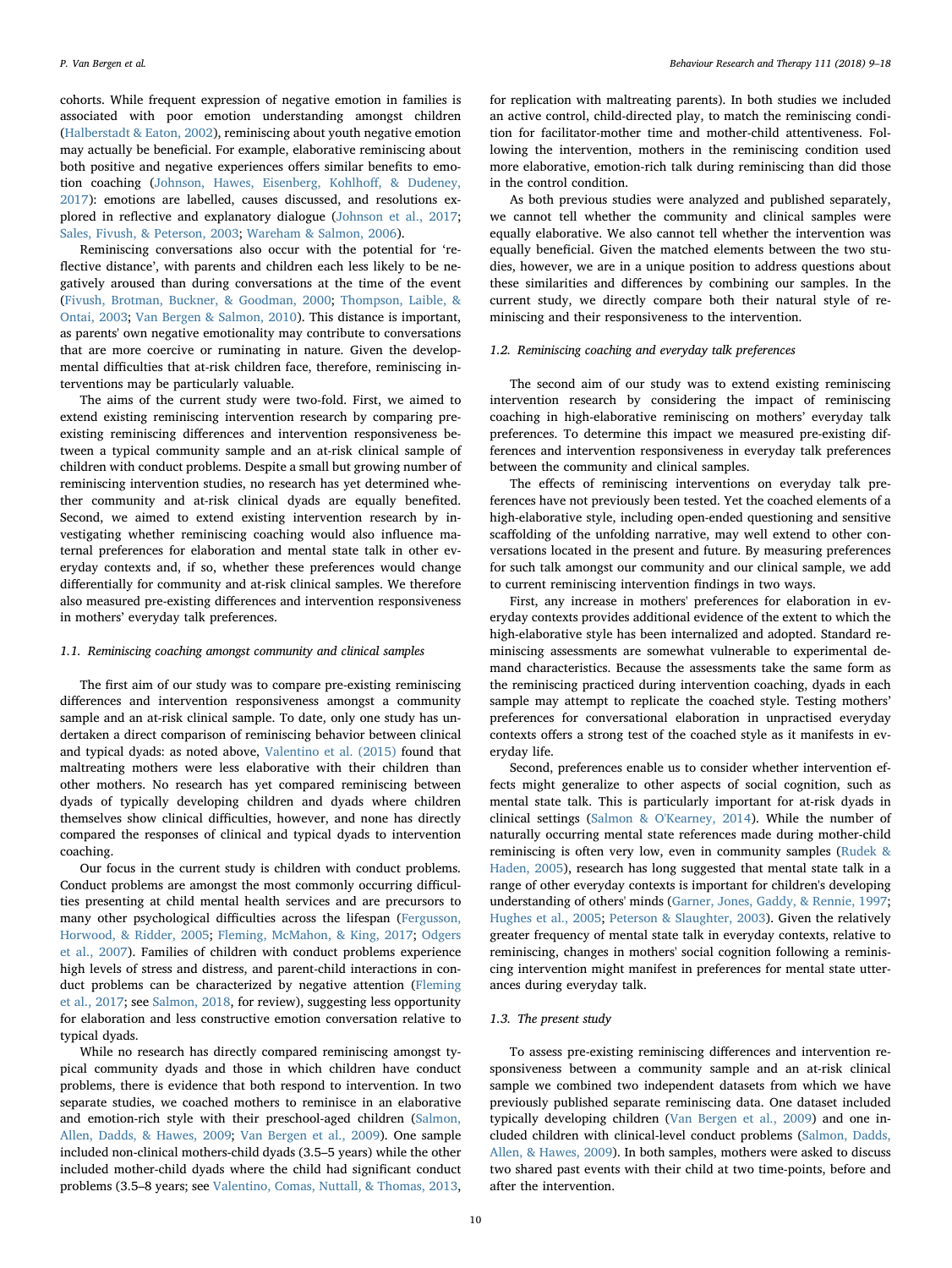To assess pre-existing differences and intervention responsiveness in mothers' preferences for elaboration and mental state talk, mothers in both samples were also asked to complete the Maternal Mental State Input Inventory (MMSII; [Peterson & Slaughter, 2003\)](#page-9-26). Although these data were collected at the time of our original community and clinical interventions, it has not previously been published. The MMSII includes 12 hypothetical vignettes in everyday contexts (e.g., cooking, shopping for a birthday present). Each vignette includes four conversational responses varying by elaboration and mental state content. Mothers are asked to rank the responses according to which they most prefer or would be likely to use themselves. Previous findings of research adopting the MMSII reveal significant individual differences in maternal preferences for each of the four response categories. These differences also relate to children's own development, with maternal preferences for elaborated mental state talk (e.g., "Joyce, I have a terrible memory! I forgot to buy eggs! I was thinking 'we need eggs' … but at the shops that thought was all gone …") positively associated with preschoolers' theory of mind and maternal preferences for elaboration without mental state talk (e.g., "Joyce, I have a great idea! Let's make shortbread instead of a cake. We don't have any eggs, but that won't matter …") negatively associated with pre-schoolers' emotion understanding ([Peterson & Slaughter, 2003](#page-9-26)).

Our hypotheses were threefold. First, we predicted naturally occurring differences in reminiscing behaviour and everyday talk preferences between the typical community sample and the at-risk clinical sample. Reflecting consistent and overarching interactional difficulties in families of children with clinical-level conduct problems, we hypothesized that mothers in the community sample would (i) use a more elaborative reminiscing style and make more frequent emotion-oriented utterances during reminiscing, and (ii) express a stronger preference on the MMSII for elaborative mental state talk in everyday contexts.

Second, we hypothesized that our reminiscing coaching intervention would positively benefit both samples. In previously published research, mothers in each sample have demonstrated significant changes in their reminiscing behaviour (style and content) following intervention ([Salmon et al., 2009;](#page-9-21) [Van Bergen et al., 2009\)](#page-9-7). No research to date has considered the influence of reminiscing coaching on everyday talk preferences, however. We hypothesized that these intervention benefits would extend to everyday talk preferences on the MMSII, with a significant increase in preferences for elaborative talk that is rich in mental state references.

Third, we hypothesized that there would be differences in intervention efficacy between samples. Reminiscing coaching is arguably most important for mothers in at-risk clinical samples, whose children typically display poorer autobiographical memory and emotion skills than do children in community samples ([Ensor et al., 2011](#page-8-1); [Salmon &](#page-9-12) [O'Kearney, 2014;](#page-9-12) von [Salisch et al., 2017\)](#page-9-11). Given that heightened stress and specific mother-child interactional difficulties may each interfere with the successful implementation of reminiscing coaching, however, we predicted that mothers in the clinical sample would be less responsive to reminiscing coaching than mothers in the community sample. Specifically, we predicted that although mothers in the clinical sample may benefit from reminiscing coaching the most, they will nonetheless show smaller overall gains in elaborative reminiscing and smaller shifts in preference on the MMSII.

#### 2. Method

## 2.1. Participants

We recruited 115 mother-child dyads using advertisements in a free parenting magazine in metropolitan Sydney, Australia. In the initial community sample  $(n = 74 \text{ dyads})$ , children were 3.5–5 years  $(M = 46.42 \text{ months}, SD = 5.50)$  with no known behavioural problems. The relevant advertisement offered a free intervention for parents and children aimed at enhancing children's development. In the initial clinical sample (n = 41 dyads), children were 3.5–8 years ( $M = 61.11$ months,  $SD = 16.42$ ) and their mothers were seeking help for potential behaviour problems. The relevant advertisement offered a free intervention for parents of children with oppositional behaviour. The greater number of participants in the community than the clinical sample therefore reflects natural variation in responses to our two intervention advertisements, yet with sufficient power to detect moderate and large effects in both samples.

We allowed for a wider age range in the clinical sample than the community sample because children in clinical and 'at risk' populations often show delayed autobiographical memory and emotion representation skills [\(O'Kearney & Dadds, 2005;](#page-9-27) [Shipman & Zeman, 1999](#page-9-28); [Southam-Gerow & Kendall, 2002](#page-9-29)). To account for this wider age range statistically, we controlled for age in all analyses. In both samples we advertised for mothers or fathers, noting that the limited research considering gender has typically found no significant influence on parents' naturalistic reminiscing styles (see [Fivush et al., 2006](#page-9-0); [Reese,](#page-9-30) [Haden, & Fivush, 1996\)](#page-9-30). As in other reminiscing studies, however, the parents who were able to take part were all mothers.

Before enrolment in the study, all mothers took part in a screening interview via phone. Children with primary attention deficit hyperactivity disorder (ADHD) and/or major health and developmental difficulties were excluded from both samples, as were children currently in treatment. We made this decision to avoid the influence of confounding factors such as inattention or hyperactivity and because parent-child interactions are a core etiological factor in conduct problems but not ADHD. To confirm the severity of children's behaviour in the clinical sample, experienced clinical psychologists also administered the Diagnostic Interview Schedule for Children, Adolescents, and Parents (DISCAP) via phone. The majority of children included in the sample (78.9%) manifested oppositional behaviour in the range of marked to very severe, while the remainder manifested oppositional behaviour that was mild to moderate in severity (21.1%).

All dyads spoke English at home, and mothers were highly educated. In the community sample, 79.7% had an undergraduate degree and 32.9% also had a postgraduate degree while in the clinical sample, 81.3% had an undergraduate degree and 37.5% also had a postgraduate degree. Approximately two thirds of mothers (72.28% and 66.96% in the community and clinical samples respectively) were born in Australia, with others from the UK, New Zealand, Ireland, South Africa, Iran, and Sweden. Nearly all children were also born in Australia. In the community sample, two children were born in the UK, one in New Zealand, and one in Sri Lanka. In the clinical sample, one child was born in the UK. No participants in either sample identified as being Aboriginal.

Using a computerized random number generator, a research manager randomly allocated dyads to one of two conditions: reminiscing intervention or active control.<sup>[1](#page-2-0)</sup> Twenty-seven dyads left the study either following the pre-intervention assessment or during the intervention period (see [Fig. 1](#page-3-0)), and were removed from all analyses. Explanations included participants who had moved house, mothers who had returned to work or changed work hours during the intervention period, and participants who reported difficulty in attending the university campus to participate in the assessment and intervention sessions. There was no significant difference in the proportion of dyads who prematurely left the study by condition, sample, or gender (all  $\chi^2$ s < 1.45, all ps > .23).

Eighty-eight dyads completed both the pre-intervention and postintervention assessments and were included in the final analysis: 60 in the final community sample and 28 in the final clinical sample. There were significant differences in children's age and gender between

<span id="page-2-0"></span> $^{\rm 1}$  Note that the original trials were not registered as recruitment and assessment took place before the 2016 registry requirement. We nonetheless use 2010 CONSORT reporting requirements throughout the paper proper.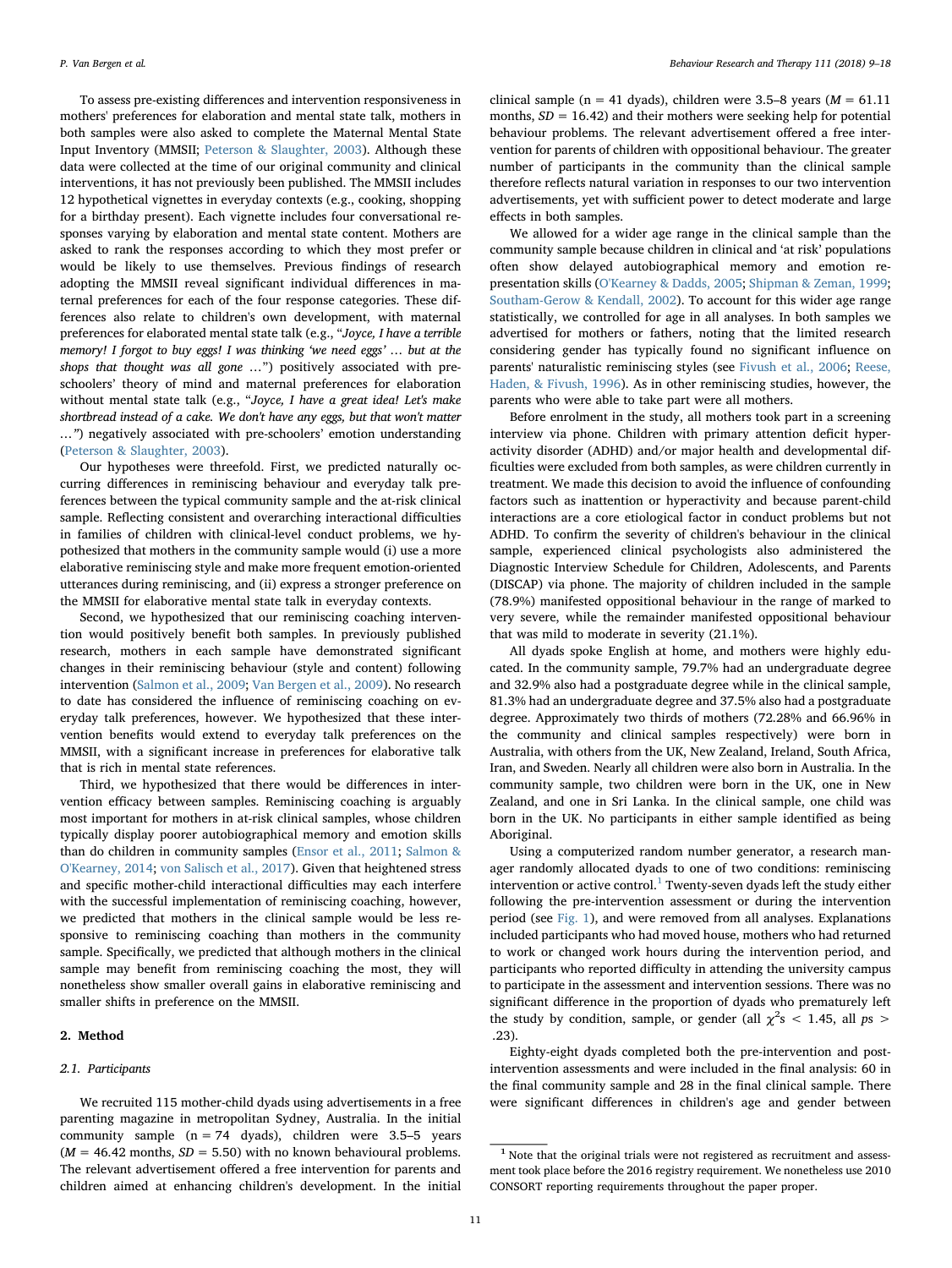<span id="page-3-0"></span>

Fig. 1. Flow of participants through randomization and each stage of assessment.

samples. With regards to child age, and following our use of different recruitment advertisements, children in the final clinical sample  $(M = 57.71$  months,  $SD = 16.68$ ) were significantly older than children in the final community sample ( $M = 45.98$  months,  $SD = 4.89$ ), t  $(86) = 5.03$ ,  $p < .001$ . As outlined above, we therefore controlled for child age in all analyses. With regards to child gender, and consistent with differences in the prevalence of externalizing behavior amongst boys and girls, there was a greater proportion of boys in the final clinical sample (24 boys, 4 girls) than in the final community sample (30 boys, 30 girls),  $\chi^2 = 10.27$ , p = .001. Given the mixed findings for child gender differences in parent reminiscing and parent socialization of emotion (see [Fivush et al., 2006](#page-9-0); [Johnson et al., 2017\)](#page-9-15), we conducted preliminary analyses in which we also controlled for child gender. The gender covariate was not significant for any outcome variable, all  $Fs$  < 1.94, all  $ps$  > .17, and was therefore excluded from our final analyses (preliminary analyses available on request).

#### 2.2. Measures and procedure

All dyads participated in a pre-intervention assessment, four intervention or active control sessions, and a post-intervention assessment, each held 1–2 weeks apart. Because the active control condition also engaged in the same number of sessions, we were able to ensure that all participants were unaware of condition. Sessions were held in the child laboratories in the Psychology Clinic at the University of New South Wales. Prior to beginning the reminiscing intervention or active control sessions, dyads in the clinical sample also completed two sessions of an

abbreviated Parent Management Training [\(Dadds & Hawes, 2006\)](#page-8-4) and these too were held in the same child laboratories.

Four supervised graduate-level students acted as facilitators: conducting assessment and intervention sessions. When conducting assessments, facilitators were always blind to condition. Different trained facilitators conducted each phase, with the allocation of facilitator to phase counterbalanced.

Assessments. Assessments began with a mother-child reminiscing task. Next, mothers completed the Maternal Mental State Input Inventory (MMSII) while children completed the Preschool Language Scale (PLS) as a control for language ability [\(Zimmerman, Steiner, &](#page-9-31) [Pond, 2002\)](#page-9-31). Finally, children completed two emotion knowledge tasks, and mothers in the clinical sample completed measures of psychological functioning in relation to themselves and their child. These latter measures of emotion knowledge and psychological functioning were not the focus of our current study and are not reported here: however, interested readers are directed to [Salmon et al. \(2009\)](#page-9-21) and [Van Bergen](#page-9-7) [et al. \(2009\)](#page-9-7).

Reminiscing Task. The reminiscing task measured maternal style and mental state content during reminiscing. Mothers were asked to nominate four one-time events they had experienced with their child over the past 1–4 weeks. The experimenter then randomly selected two events, excluding any multi-day events and events with an internal storyline (e.g., movie visits). Mothers were asked to discuss these events with her child, as they normally would, while the experimenter stepped out of the room. Discussions were video and audiotaped.

MMSII. The MMSII is a 12-item questionnaire measuring mothers'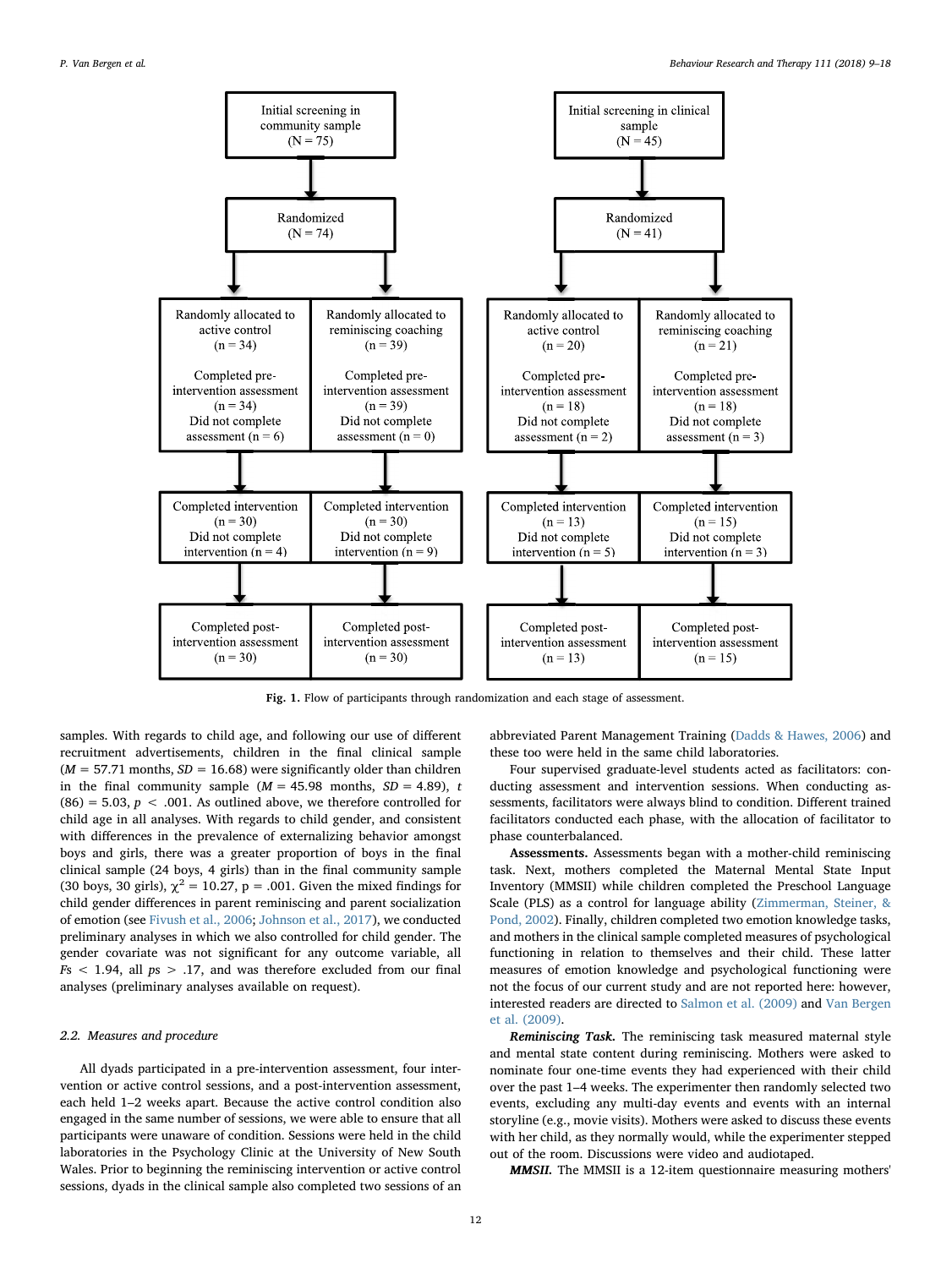preferences for different styles of elaborative and mental state talk ([Peterson & Slaughter, 2003\)](#page-9-26). Each item presents a protagonist mother and her 4-year-old child performing everyday tasks (e.g., cooking, shopping for a birthday present, finding lost keys). The protagonist mother has four conversation options, each differing in elaboration and mental state content. These include: elaborated mental state (EMS) ("I need keys to unlock the garage … I don't know where they are … I thought … maybe I just imagined …"); elaborated non-mental state (ENMS) ("I need keys to unlock the garage … I'm glad you are with me because we can comb our hair …"); non-elaborated mental state (NEMS) ("I need the keys to unlock the garage … I don't know where they are"); and non-elaborated non-mental state (NENMS) ("I need keys … probably by the phone"). Mothers were asked to rank these options according to which they prefer or would be most likely to use themselves. Using a score of  $4 =$  highest preference and  $1 =$  lowest preference, an overall score of 12–48 was created for each style. Internal consistency scores for each style have previously been shown to be satisfactory, with Chronbach's alpha ranging from 0.61 to 0.72 [\(Peterson & Slaughter, 2003\)](#page-9-26).

Preschool Language Scale (4th ed.). The PLS is a 130-item scale measuring expressive and receptive language in children aged 0–7 years. It shows high reliability and validity in a range of child populations, with total scores later converted to age norms [\(Zimmerman &](#page-9-32) [Castilleja, 2005;](#page-9-32) [Zimmerman et al., 2002\)](#page-9-31). By measuring language we were able to ensure that children's language skills did not influence their mothers' reminiscing behavior and overarching talk preferences.

Intervention. Mother-child dyads participated in four face-to-face coaching sessions, 7–10 days apart. Supervised postgraduate students led each intervention session, with validity checks following each session. Mothers in the reminiscing intervention condition were encouraged to reminisce with their child using open-ended wh-questions, detailed descriptions and emotion talk. Mothers in the control condition were instead encouraged to use child-directed play: observing and supporting their child's play but not attempting to alter it (e.g., [Kotler &](#page-9-33) [McMahon, 2004](#page-9-33)). We chose child-directed play as an 'active control' because it is not does not encourage parents to use any particular style of language. Because reminiscing intervention sessions and control sessions were matched for both mother-child interactions and facilitator-participant interactions, however, we expected to mitigate against expectation biases and to control for maternal sensitivity. We were also able to keep mothers unaware of their experimental condition, with both expecting potential positive benefits.

Both the reminiscing intervention program and the control program included a video demonstration and observed practice in the first session (60 min), and additional practices in the second, third and fourth sessions. The session facilitator offered feedback and guidance during each practice (30 min). Mothers were then asked to practice at home each day with their children before returning for the next session.

As above, we paired coaching sessions in the clinical sample with an abbreviated Parent Management Training [\(Dadds & Hawes, 2006](#page-8-4)). Two sessions of Parent Management Training were conducted prior to beginning the reminiscing coaching sessions, to ensure that the child's non-compliance of other behavioural difficulties did not compromise the effectiveness of reminiscing coaching (see [Salmon et al., 2009\)](#page-9-21). This coaching was also briefly revisited at the beginning of each reminiscing coaching session. Because Parent Management Training does not contain any coaching in elaborative reminiscing/conversational styles, we did not expect it to impact the style or content of parent-child reminiscing. Dyads in the reminiscing intervention and active control conditions each took part.

Coding. We coded maternal contributions to mother-child reminiscing conversations for both style and content. Inter-rater reliability, calculated on 25% of the transcripts using Cohen's Kappa, was 0.82 in the community sample and .80 in the clinical sample. Both coders were blind to participant condition. All disagreements were discussed and resolved before a primary coder continued coding the remainder of the transcripts.

To code for reminiscing style, each subject-verb utterance was coded as high elaborative or low elaborative. High elaborative utterances included open-ended questions ("What did you do when Jess fell off the swing?") and information statements about people, places, activities, and other aspects of the event ("You ran back to get me!"). Low elaborative utterances included repetitions of previously provided information and information requests, together with close-ended yes-no questions ("Did you like the boat?"). Because we were interested only in utterances with content relevant to the narrative in question, confirmations, placeholders, and off-topic utterances were each excluded from the analysis.

Note that close-ended questions are sometimes coded in the literature as high-rather than low-elaborative: despite being more limited than open-ended questions, they nonetheless provide an event cue and invite the child to respond ([Fivush et al., 2006](#page-9-0); [Leichtman, Pillemer,](#page-9-34) [Wang, Koreishi, & Han, 2000](#page-9-34); [Reese & Brown, 2000](#page-9-35); [Wang & Fivush,](#page-9-36) [2005;](#page-9-36) but see; [Boland, Haden, & Ornstein, 2003;](#page-8-5) [Laible, 2004;](#page-9-37) [Laible &](#page-9-38) [Song, 2006;](#page-9-38) [Peterson et al., 1999](#page-9-9); [Van Bergen & Salmon, 2010](#page-9-8)). Consistent with [Van Bergen et al. \(2009\),](#page-9-7) our decision to count close-ended questions as low elaborative was theoretically driven. We acknowledge that even highly elaborative mothers may use both open- and closedended questions, particularly for younger children (see [Fivush et al.,](#page-9-0) [2006;](#page-9-0) [Hudson,](#page-9-39) 1993). More elaborative conversation should nonetheless include a greater proportion of open-ended questions, in order to elicit more extensive child contributions. In addition, two key goals of our reminiscing intervention were to enhance open-ended questions and information statements. This made it more appropriate to include only these targeted elements in our assessment of high elaboration.

To ensure that our decision to code close-ended questions as low elaborative did not influence our pattern of findings we extracted closeended questions for individual analysis. The pattern of findings was consistent with the overarching pattern for repetitions (low-elaborative), and differed from open-ended questions (high-elaborative) and information statements (high-elaborative). For both low-elaborative and high-elaborative utterances, therefore, the findings for each individual coding category matched the findings for the overarching parent category.

To code for mental state content, mothers' references to beliefs/ thoughts, emotions, and desires were counted. References to belief/ thought were those in which the mother attributed true or false knowledge of a situation to herself, the child, or another actor in the narrative (e.g., "I thought you had gone upstairs"). Such references were rare during the reminiscing conversations, with predominantly null scores at both time points, and were therefore excluded from subsequent analyses. References to emotions were those in which the mother attributed a specific emotional state to herself, the child, or another actor in the narrative (e.g., "Sam felt really sad, didn't she?"), discussed an emotion cause or consequence, or described an emotional expression or behavior (e.g., "you were crying big tears"). Finally, references to desire were those in which the mother attributed a positive or negative preference to herself, the child, or another active in the narrative (e.g., "he really liked the clown"), or discussed a desired cause or consequence, without reference to any specific emotion.

#### 3. Results

We conducted two repeated-measures ANCOVAs: one on mothers' elaborative style and mental state content during reminiscing, and one on mothers' preferences for elaboration and mental state content during everyday talk. Condition (intervention, control) and sample (community, clinical) were entered as between-participants variables and time (pre-intervention, post-intervention) was entered as a within-participants variable. Child age was included as a covariate, but language scores on the PLS were excluded because our preliminary analyses showed that language did not interact significantly with any other variable, all ps > .05. As in our method, we also excluded child gender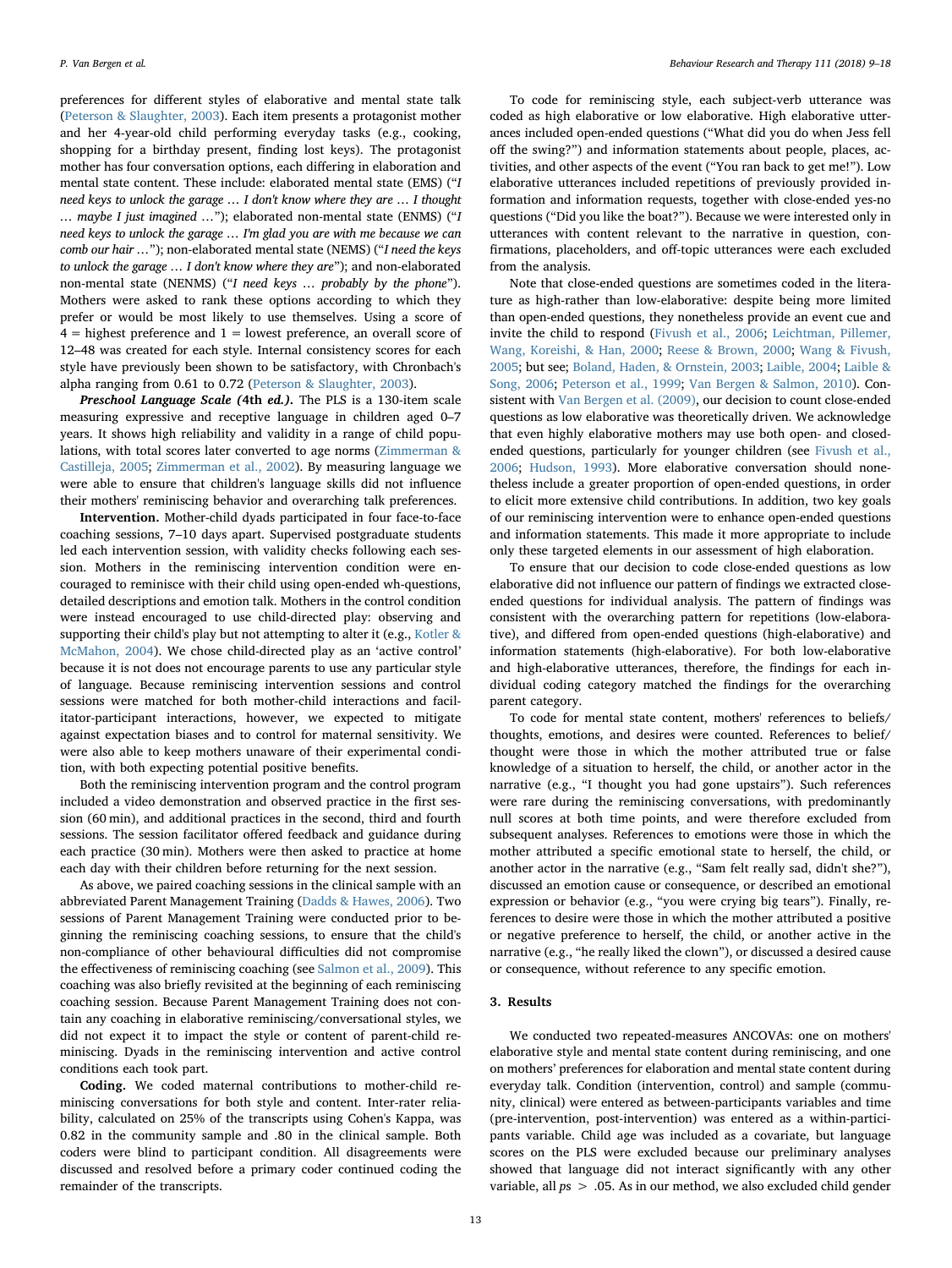as a covariate, all  $ps > .05$ . No model assumptions were violated in either of the two ANCOVAs.

In addition to our overarching ANCOVAs comparing intervention effectiveness, we also aimed to identify pre-existing similarities and differences between the samples in reminiscing and everyday talk preferences. Because the main effect of sample is averaged across time and condition, findings may be driven by differences in intervention efficacy. To address this concern, we conducted an initial simple effects analysis comparing the performance of the community and clinical samples at the pre-intervention assessment specifically.

## 3.1. Reminiscing

The first ANCOVA investigated the influence of sample, condition, and time on mothers' reminiscing style and mental state content. Mothers' high-elaborative utterances, low-elaborative utterances, references to emotion, and references to desire were each entered as dependent variables. As above, references to beliefs were rare across all groups and were not considered further. We report the simple effect analysis of pre-existing differences between samples first, followed by the effects of the intervention (time x condition), and, lastly, interactions of sample and intervention (sample x time x condition). Descriptive statistics are presented in [Table 1.](#page-5-0)

Pre-existing Differences Between Samples. To understand the pre-existing differences between the clinical and community samples, we turned to our simple effects analysis at the pre-intervention assessment. There were significant differences between the community and clinical samples in high-elaborative utterances,  $F(1, 82) = 5.26$ ,  $p = .024$ ,  $\eta_p^2 = 0.06$ , emotion references,  $F(1, 82) = 5.28$ ,  $p = .024$ .  $\eta_p^2 = 0.06$ , and desire references,  $F(1, 82) = 4.34$ ,  $p = .040$ .  $\eta_p^2$  = 0.05, but not low-elaborative utterances,  $F(1, 82) = 0.75$ ,  $p =$ .388. As shown in [Table 1](#page-5-0), mothers in the community sample made significantly more high-elaborative utterances than did mothers in the clinical sample. In contrast, mothers in the clinical sample made significantly more emotion references than did mothers in the community sample, and also made significantly more references to desire. While mothers in the community sample were more elaborative, therefore, mothers in the clinical sample made more mental state references overall.

Because the greater use of emotion references by mothers in the clinical sample was contrary to our hypothesis, we recoded and analyzed emotion references from each sample to determine if they referred to positive or negative emotions. A supplementary exploratory simple effects comparison of positive and negative emotion references at the pre-intervention assessment showed that there was no difference between the community sample  $(M = 0.45, SD = 0.14)$  and clinical sample  $(M = 0.49, SD = 0.22)$  in references to positive emotions,  $p = .882$ . There was a difference in references to negative emotions,

however, with mothers in the clinical sample ( $M = 2.58$ ,  $SD = 0.70$ ) making more references to negative emotions than mothers in the community sample ( $M = 0.87$ ,  $SD = 0.46$ ),  $p = .029$ .

Effects of the Intervention. To determine the effects of the reminiscing coaching intervention we turned to our main ANCOVA analysis. There was a significant main effect of intervention condition on mothers' high-elaborative utterances,  $F(1, 82) = 25.13, p < .001$ .  $\eta_p^2$  = 0.23, modified by a significant time x intervention condition interaction,  $F(1, 82) = 27.36$ ,  $p < .001$ ,  $\eta_p^2 = 0.25$ . Averaged across samples, there was no significant difference at the pre-intervention assessment between mothers in the reminiscing intervention condition  $(M = 37.15, SD = 17.34)$  and mothers in the control condition  $(M = 30.93, SD = 17.97), p = .100$ . At the post-intervention assessment, however, mothers in the reminiscing intervention ( $M = 63.86$ ,  $SD = 27.66$ ) made significantly more high-elaborative utterances than did mothers in the control condition  $(M = 28.62, SD = 16.09)$ ,  $p < .001$ .

There was also a significant main effect of intervention condition on mothers' emotion references,  $F(1, 82) = 17.79$ ,  $p < .001$ .  $\eta_p^2 = 0.18$ , modified by a time  $\times$  condition interaction,  $F(1, 82) = 48.43$ ,  $p < .001$ ,  $\eta_p^2 = 0.37$ . Averaged across samples, there was no significant difference at the pre-intervention assessment between mothers in the reminiscing intervention condition ( $M = 1.44$ ,  $SD = 2.84$ ) and mothers in the control condition ( $M = 2.35$ ,  $SD = 5.11$ ),  $p = .090$ . At the post-intervention assessment, however, mothers in the reminiscing intervention ( $M = 10.05$ ,  $SD = 7.28$ ) made significantly more emotion references than did mothers in the control condition  $(M = 0.98,$  $SD = 2.09$ ),  $p < .001$  (supplementary analyses confirmed that this was the case for references to both positive emotions,  $p < .001$ , and negative emotions,  $p < .001$ , with approximately 48.5% of emotion references positively valenced in each sample). Taken together, these findings show a significant increase in high-elaborative utterances and emotion references as a direct consequence of the intervention.

There was no significant time  $\times$  condition interaction for mothers' low elaborative utterances or references to preferences, both  $Fs$  < 0.79, both  $ps$  > .378. Averaged across samples, low-elaborative utterances and preferences were unaffected by time or by intervention coaching.

Interactions between Sample and Intervention. There were no significant interactions of the intervention (time x condition) with sample, all  $Fs(1, 82) < 2.58$ , all  $ps > .113$ . Thus, despite pre-existing differences in the way that community and clinical mothers reminisce with their children about the past, intervention gains were equivalent in both groups.

Summary. Relative to the community sample, mothers in the clinical sample were less elaborative and made more mental state references; particularly with a negative valence. These pre-existing differences were not differentially affected by the reminiscing

<span id="page-5-0"></span>Table 1

Mothers' reminiscing style and content utterances according to sample (community or clinical) and experimental condition (reminiscing intervention or active control).

|                              | Community Sample               |                            |                | Clinical Sample                |                            |                |
|------------------------------|--------------------------------|----------------------------|----------------|--------------------------------|----------------------------|----------------|
|                              | Reminiscing condition<br>M(SD) | Control condition<br>M(SD) | Total<br>M(SD) | Reminiscing condition<br>M(SD) | Control condition<br>M(SD) | Total<br>M(SD) |
| Pre-intervention assessment  |                                |                            |                |                                |                            |                |
| High-elaborative utterances  | 40.70 (18.45)                  | 34.34 (19.86)              | 37.57 (19.26)  | 30.07 (12.60)                  | 23.31 (9.53)               | 26.93 (11.59)  |
| Low-elaborative utterances   | 10.63(6.58)                    | 9.55(7.17)                 | 10.10 (6.83)   | 8.07(4.30)                     | 11.23 (6.88)               | 9.53(5.76)     |
| Emotion references           | 1.40(2.91)                     | 1.24(2.37)                 | 1.32(2.64)     | 2.53(2.77)                     | 3.84(8.15)                 | 3.07(6.03)     |
| Desire references            | 4.60(3.59)                     | 3.62(3.97)                 | 4.12(3.78)     | 7.67 (6.97)                    | 6.69(5.40)                 | 7.21(6.20)     |
| Post-intervention assessment |                                |                            |                |                                |                            |                |
| High-elaborative utterances  | 68.32 (29.87)                  | 27.93 (15.55)              | 48.47 (31.27)  | 54.93 (20.68)                  | 30.15 (17.77)              | 43.43 (22.81)  |
| Low-elaborative utterances   | 8.14(5.49)                     | 6.28(7.69)                 | 7.22(6.67)     | 9.07(5.38)                     | 10.38 (10.29)              | 9.67(7.91)     |
| Emotion references           | 10.98(8.01)                    | 0.79(1.47)                 | 5.97(7.71)     | 8.20(5.26)                     | 1.38(3.09)                 | 5.03(5.53)     |
| Desire references            | 5.56 (4.26)                    | 3.83(4.74)                 | 4.71 (4.55)    | 10.40 (7.21)                   | 7.76 (6.58)                | 9.17(6.93)     |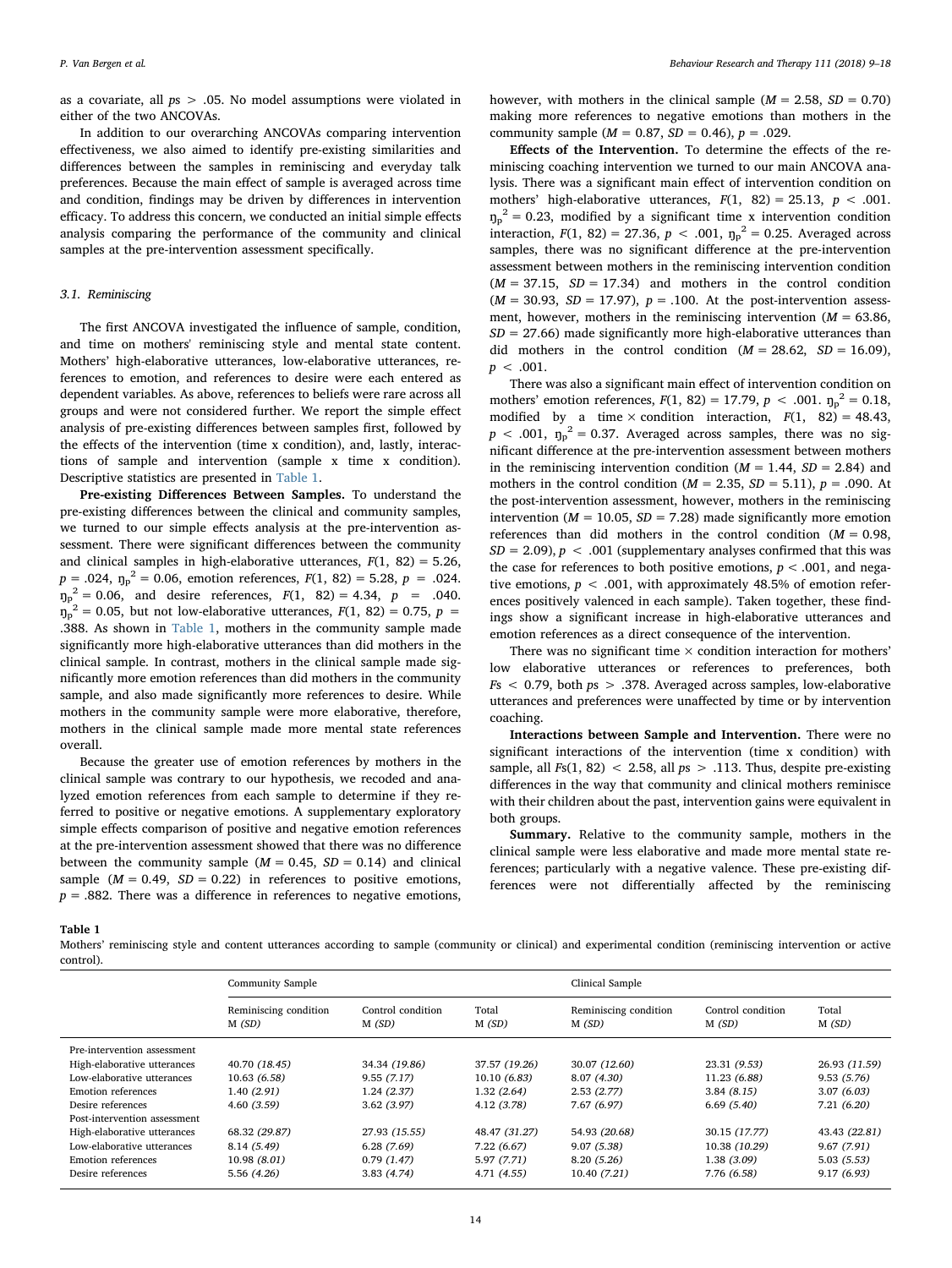intervention, however. Mothers in the reminiscing intervention significantly increased their high elaborative utterances and emotion references, with no difference in intervention gains between samples.

#### 3.2. Everyday talk preferences

The second ANCOVA investigated the influence of condition, sample, and time on mothers' preferences for elaboration and mental state references in everyday conversation. The four MMSI styles – Elaborated Mental State (EMS), Elaborated Non-mental State (ENMS), Non-elaborated Mental State (NEMS), and Non-elaborated Non-mental State (NENMS) – were entered as dependent variables. We report this simple effect analysis of pre-existing differences between samples first, followed by the effects of the intervention (time x condition), and, lastly, any interactions of sample and intervention (time x condition).

Pre-existing Differences Between Samples. As for our reminiscing analyses, we were aware that the effects of the intervention across time could obscure our ability to detect possible pre-exiting differences in everyday talk preferences between the community and clinical samples. We therefore turned to our simple effects analysis to compare samples at the pre-intervention assessment. There was a significant difference for ENMS preferences,  $F(1, 70) = 8.94$ ,  $p = .004$ ,  $\eta_p^2 = 0.11$  and NENMS preferences,  $F(1, 70) = 5.18$ ,  $p = .026$ ,  $\eta_p^2 = 0.07$ , but not EMS preferences,  $F(1, 70) = 1.52$ ,  $p = .221$ , or NEMS preferences,  $F(1, 70) = 1.52$ ,  $p = .221$ , or NEMS preferences,  $F(1, 70) = 1.52$ 70) = 2.70,  $p = .104$ . Mothers in the community sample ( $M = 26.57$ ,  $SD = 3.96$ ) expressed greater preference for ENMS responses than did mothers in the clinical sample ( $M = 23.60$ ,  $SD = 3.40$ ), while mothers in the clinical sample ( $M = 30.11$ ,  $SD = 5.17$ ) expressed greater preferences for NENMS responses than mothers in the community sample  $(M = 26.63, SD = 4.40)$ . Pre-existing preferences for EMS preferences  $(M = 31.42, SD = 5.49)$  and NEMS preferences  $(M = 35.15,$  $SD = 4.01$ ) did not differ between mothers in the community and clinical samples.

Taken together these findings show no pre-existing differences in mothers' preferences for mental state talk, elaborative or non-elaborative (EMS and NEMS responses). For non-mental state talk, however, mothers in the community sample show a greater preference for high elaboration (ENMS responses) and mothers in the clinical sample showed a greater preference for low elaboration (NENMS responses).

Effects of the Intervention. To determine the effects of the reminiscing coaching intervention we turned to our main ANCOVA analysis. While there was no significant main effects of intervention condition,  $Fs < 0.59$ ,  $p > .443$ , there was a significant time  $\times$  condition interaction for mothers' EMS responses,  $F(1, 70) = 4.57$ ,  $p = .036$ ,  $\eta_p^2 = 0.06$ , and NENMS responses,  $F(1, 70) = 8.33$ ,  $p = .005$ ,  $y_p^2$  = 0.11. Pre-intervention, there were no significant differences in preferences for EMS responses between mothers in the reminiscing intervention condition ( $M = 31.17$ ,  $SD = 5.63$ ) and the control condition  $(M = 31.67, SD = 5.41), p = .997$ . Post-intervention, however, mothers in the intervention condition ( $M = 33.30$ ,  $SD = 5.47$ ) showed a stronger preference for EMS responses than did mothers in the control  $(M = 31.70, SD = 5.59), p = .003$  (see [Fig. 2](#page-6-0)).

Similarly, there were also no significant pre-intervention differences for NENMS responses between mothers in the reminiscing intervention condition  $(M = 28.10, SD = 5.39)$  and mothers in the control  $(M = 27.82, SD = 4.61), p = .612$ . Post-intervention, however, mothers in the intervention condition ( $M = 26.15$ ,  $SD = 4.78$ ) gave lower preferences to NENMS responses than did mothers in the control condition ( $M = 28.22$ ,  $SD = 4.93$ ),  $p = .001$  (see [Fig. 3](#page-6-1)). Taken together, these findings show that the intervention was successful in enhancing mothers' preference for elaborative talk and for talk focused on mental states.

Interactions between Sample and Intervention. There were no significant interactions between the intervention (time x intervention condition) and sample for EMS, NEMS, or NENMS responses, all Fs(1,  $70$ ) < 1.03, all  $ps > .313$ . Thus, mothers in the clinical and

<span id="page-6-0"></span>

Fig. 2. Pre-intervention and post-intervention preferences for elaborative mental-state talk (EMS) in the control and reminiscing intervention conditions.

<span id="page-6-1"></span>

Fig. 3. Pre-intervention and post-intervention preferences for non-elaborative, non-mental-state talk (NENMS) in the control and reminiscing intervention conditions.

community samples showed similar intervention gains.

Surprisingly, a significant sample  $x$  time  $\times$  condition interaction emerged for ENMS preferences,  $F(1, 70) = 4.48$ ,  $p = .038$ ,  $\eta_p^2 = 0.06$ , and was driven primarily by changes in the control condition. We note above, in our simple effects analysis of sample, that mothers in the community sample ( $M = 26.57$ ,  $SD = 3.96$ ) expressed greater pre-existing preferences for ENMS responses than did mothers in the clinical sample ( $M = 23.60$ ,  $SD = 3.40$ ). Post-intervention, community and clinical mothers in the reminiscing condition maintained these differences. Community and clinical mothers in the control condition each changed their preferences, however, such that they no longer showed any difference from one another ( $M = 24.82$ ,  $SD = 4.53$ ).

Summary. Significant differences in MMSII responses were observed between samples, with mothers in the community sample expressing stronger preferences for ENMS talk and mothers in the clinical sample expressing stronger preferences for NENMS talk. There were no significant differences in preferences for EMS or NEMS talk. This suggests that mothers in the community sample endorsed elaborated talk to a greater extent than did mothers in the clinical sample, with no differences for mental state talk.

Reminiscing coaching had a significant positive effect on mothers' everyday talk preferences, with similar intervention gains across both samples. Mothers in the reminiscing intervention condition significantly increased their preferences for EMS responses over time, and significantly decreased their preferences for NENMS responses. The only significant interaction between intervention and sample was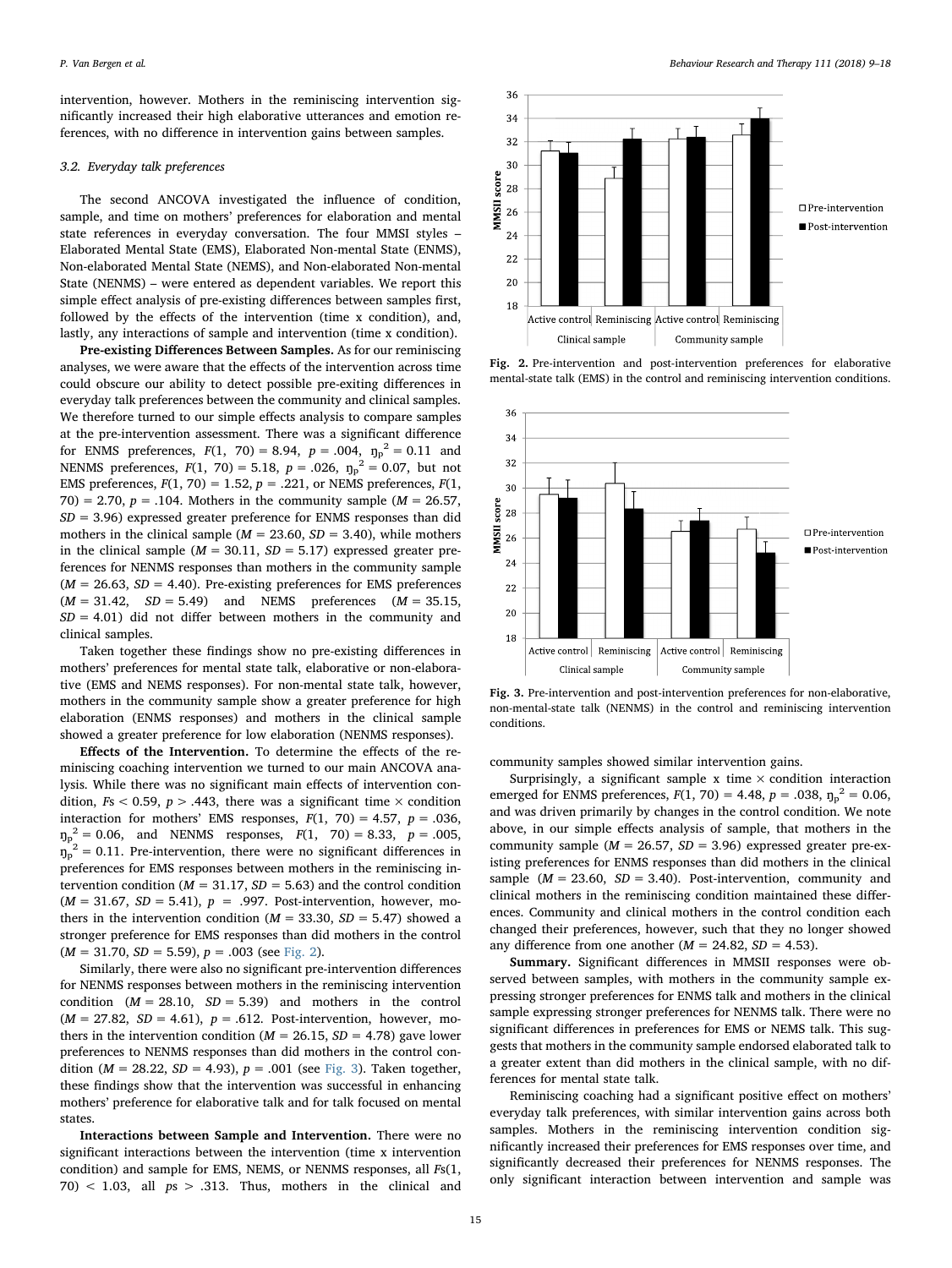driven by changes in ENMS preferences in the control condition, and did not appear to relate to the efficacy of the reminiscing coaching intervention. We expand briefly on this finding in our discussion.

#### 4. Discussion

The aims of our study were twofold: first, to compare pre-existing reminiscing differences and intervention responsiveness between a typical community sample and an at-risk clinical sample of children with conduct problems; and second, to compare pre-existing differences and intervention responsiveness in the same mothers' preferences for elaboration and mental state talk in everyday contexts.

As hypothesized, mothers in the community sample initially showed richer and more elaborative talk preferences and reminiscing behaviours than did the clinical sample. A handful of previous studies has found that maltreating mothers and mothers living in difficult circumstances engage in lower levels of elaborative and emotional reminiscing with their children ([Raikes & Thompson, 2008;](#page-9-4) [Valentino](#page-9-13) [et al., 2015](#page-9-13)), with potential implications for mental state references more broadly. We extend these findings for the elaborative reminiscing style to families in which children show conduct problems, and also to everyday talk preferences. Interestingly, however, we did not replicate these findings for reminiscing content. Contrary to our hypotheses, mothers from the clinical sample were initially more likely to reference emotions and desires while reminiscing.

The counterintuitive finding that mothers in the clinical sample made more emotion references at the pre-intervention assessment may reflect the greater behavioural challenges that mothers of children with conduct problems face. Indeed, supplementary analyses considering emotion valence showed that the greater frequency of emotion references amongst clinical mothers was specific to negative emotions. These findings are consistent with other work suggesting that parents of children with conduct problems tend to engage in more negative parenting practices than parents of typically-developing children, and that difficulty shifting flexibly from negative emotional states is one way in which behavioural problems are maintained [\(Granic, O'Hara, Pepler, &](#page-9-40) [Lewis, 2007](#page-9-40); see [Salmon, 2018](#page-9-20), for review). Thus, our findings suggest that the emotional talk in even this highly educated clinical sample of mothers was more negative in its focus relative to the community sample.

Although we had hypothesized that reminiscing would offer parents and children reflective distance, relative to conversations occurring at the time of an event, it is possible for clinical mothers that the reminiscing conversation itself was sufficient to trigger and maintain emotional negativity. In turn, mothers experiencing strong negativity may become more coercive, controlling, or ruminative when discussing their child's emotion ([Salmon, 2018](#page-9-20)). Alternatively, it is possible that clinical mothers focused more strongly on negative emotions in an attempt to support their children's emotion development. To disentangle these possibilities, we recommend that future research consider the specific context of these negative emotion references, their interrelation with child behaviour, and their interrelation with parents' own emotionality.

Importantly, and as hypothesized, mothers in both samples benefited from a reminiscing coaching intervention in multiple ways. Several previous studies, including ours, have shown the positive effects of engaging mothers in coaching to adopt elaborative and emotion rich reminiscing ([Reese & Newcombe, 2007;](#page-9-10) [Salmon et al., 2009](#page-9-21); [Taumoepeau & Reese, 2013;](#page-9-6) [Valentino et al., 2013;](#page-9-22) [Van Bergen et al.,](#page-9-7) [2009\)](#page-9-7). In the current study we extend these past findings to show that mothers who have taken part in the reminiscing coaching intervention discuss positive and negative emotions relatively equally, with no difference between samples. This represents a significant shift for mothers in the clinical sample, who were initially more likely than mothers in the community sample to reference negative emotions. We also extend these previous studies to also consider mothers' preferences for

elaborated and mental state talk in present and future focused hypothetical vignettes. We found increased maternal preferences for elaborative and mental-state-focused talk in everyday contexts, thus suggesting that coaching in elaborative reminiscing about the past may generalize to scaffolding intentions during other language-based parent-child interactions.

These findings are important for understanding the reach and impact of existing reminiscing coaching interventions on maternal outcomes. Engagement in elaborative and emotion-rich reminiscing has been shown to have strong and pervasive effects on young children's socio-emotional and cognitive functioning, including autobiographical memory, emotion understanding, language, and literacy ([Fivush et al.,](#page-9-0) [2006;](#page-9-0) [Johnson et al., 2017;](#page-9-15) [Salmon & Reese, 2016\)](#page-9-1), and has been identified as an important target in interventions with young children aiming to optimize these skills [\(Salmon, O'Kearney, Reese, & Fortune,](#page-9-41) [2016;](#page-9-41) [Wareham & Salmon, 2006](#page-9-2)). Yet no research to date has investigated the influence of reminiscing coaching on maternal social cognition. The current findings both underscore and extent our understanding of the benefits of reminiscing coaching. The robustness of these findings is further indicated by the fact that hypothetical vignettes provide quite a different form of assessment than the behaviours that were the target of coaching, which are the typical means of assessing the effectiveness of reminiscing coaching [\(Newcombe & Reese, 2007](#page-9-10); [Salmon et al., 2009](#page-9-21); [Valentino et al., 2013;](#page-9-22) [Van Bergen et al., 2009\)](#page-9-7).

Overall, while there was no difference between the clinical and community samples in preferences for mental state talk, mothers in the community sample had a more consistent preference for elaborated talk whereas mothers in the clinical sample had a stronger preference for talk that was not elaborated. Findings of research aiming to boost children's language development show that to engage in high quality conversations parents must believe that these are important for their child's development (Leff[el & Suskind, 2013;](#page-9-42) [Salmon et al., 2016](#page-9-41)). Our findings are important, therefore, in revealing that, despite mothers of children with conduct problems being initially less likely to preference elaborative styles of talk than mothers in a typical community sample, their preferences for elaboration in everyday contexts can be readily altered by means of an intervention that targets reminiscing behaviour.

In addition to investigating the broader effects of reminiscing coaching, our clinical and community datasets enabled us to compare the relative effectiveness of the intervention for each group. To date just two reminiscing interventions have focused on at-risk clinical groups, finding that mothers who have maltreated their children ([Valentino](#page-9-22) [et al., 2013\)](#page-9-22) or who have children with conduct problems [\(Salmon](#page-9-21) [et al., 2009](#page-9-21)) can be coached to adopt a more elaborative reminiscing style. No study has yet compared the breadth of the effect of a reminiscing intervention for community and clinical samples at once. Given the interactional difficulties observed between parents and children in at-risk clinical settings, we had predicted that reminiscing effects would be stronger in the community sample. This hypothesis was not supported, however. While mothers in the clinical condition were naturally more likely to engage in less elaborative reminiscing, and to express a preference for less elaborative responses in everyday talk, their gains on the intervention were equivalent to those of mothers in the community sample.

Note that our reminiscing intervention encouraged attention to the emotional aspects of the memory, such as how the child and other protagonists felt, but not to other mental states such as beliefs and desires. Thus, any increases in mothers' reference to the mind more broadly represent a generalization not only from reminiscing about the past to discussions in other everyday contexts, but also from the emotional to the non-emotional domain. These findings extend previous research that has shown differences between emotional and non-emotional domains: in naturalistic longitudinal research, for example, Ruff[man, Slade, and Crowe \(2002\)](#page-9-43) found positive associations between mothers' earlier (non-emotional) mental state utterances and children's later theory of mind, but not between earlier emotion references and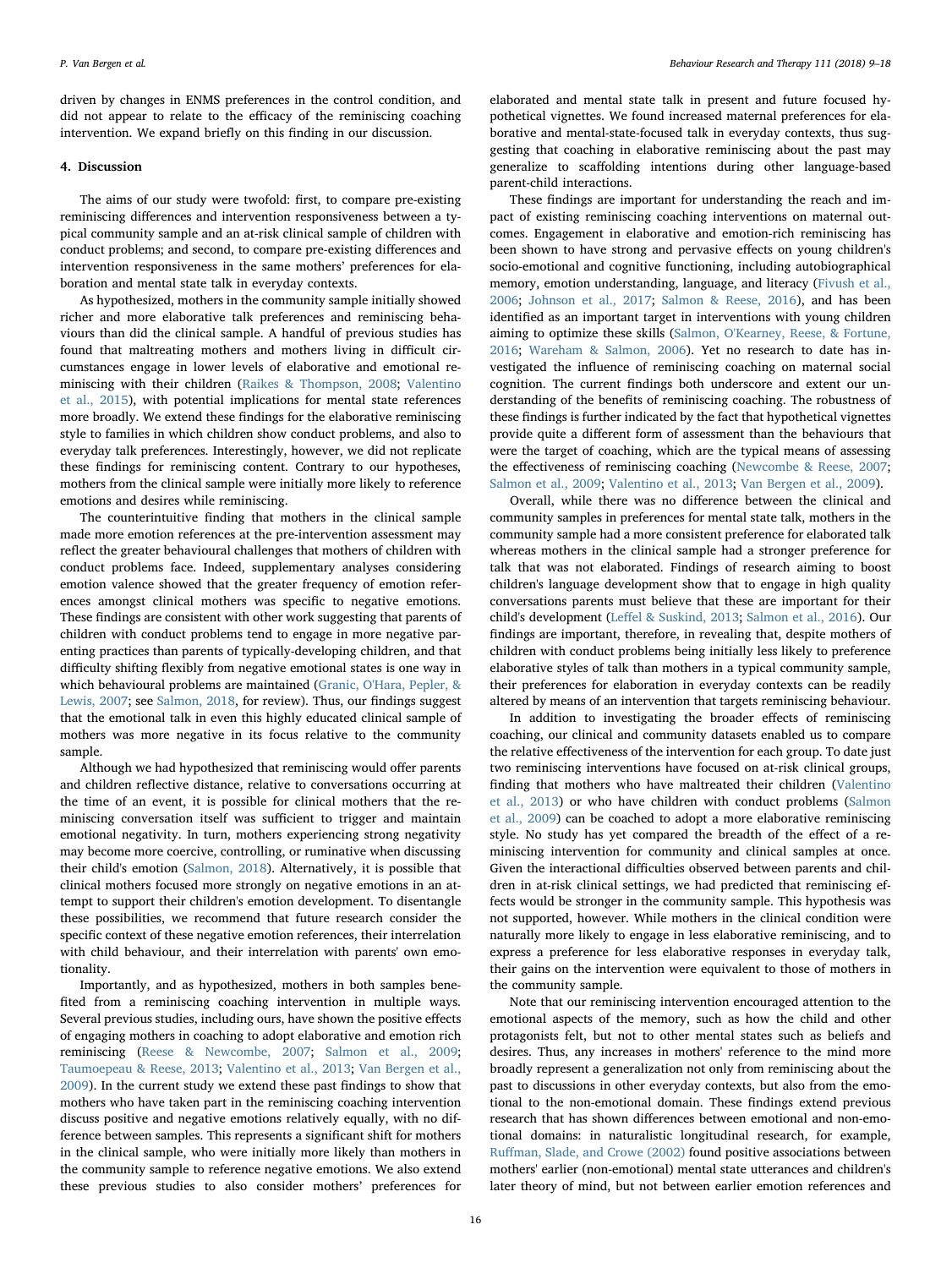later theory of mind. In the current study, however, mothers were encouraged to reminisce about everyday emotional experiences and their causes, and we expected that within this context, mothers would also focus on thoughts, beliefs and desires. While references to belief during our reminiscing task were rare, and were excluded from analysis, our findings on the MMSII show an increase in maternal preferences for mental state talk more broadly.

Interestingly, research shows that mothers who are naturally elaborative when reminiscing with their young children are not necessarily elaborative in other contexts, such as book reading or free play ([Fivush et al., 2006;](#page-9-0) [Haden & Fivush, 1996;](#page-9-44) see). While our study did not allow us to determine why the elaborative reminiscing intervention may have generalized to preferences for elaboration in everyday talk, one possibility is that the intervention coaching prompted mothers to reflect on their own patterns of talk and to apply the principles of the intervention in multiple contexts. Thus, although naturalistic elaboration is context dependant, explicit reflection may encourage context independence. Similarly, elaborative reminiscing interventions may offer benefits for mothers' awareness of their children's mental states via two avenues: implementation of the intervention requires metacognitive reflection on the child's memory capabilities, and a focus on elaborating on emotions during reminiscing may also generalize to consideration of the beliefs or desires that are associated with these emotions. To investigate these possibilities we highlight the need for future research on the moderating role of maternal (and paternal) reflective capacity.

#### 4.1. Limitations

This study was limited in four ways. First, we report data at just two time-points: pre- and post-intervention. We note the potential for additional intervention effects to emerge after extended practice. In our previous work with the community sample, for example, we found benefits for children's emotion knowledge after six months [\(Van Bergen](#page-9-7) [et al., 2009](#page-9-7)). [Reese and Newcombe \(2007\)](#page-9-10) similarly found benefits for children's independent recall after one year.

Second, we note our relatively small participant pool and relatively large withdrawal rates. We therefore treat this study as an initial trial of reminiscing coaching. While we nonetheless obtained significant effects, both for reminiscing behaviour and everyday talk preferences, replication with larger samples will allow greater focus on individual differences within the two cohorts (e.g., in the severity of conduct problems, in different socioeconomic groups, and with regards to gender differences). It will also allow us to extend our analysis of reminiscing coaching efficacy to dyads in which children have ADHD or other neurodevelopmental difficulties, and to consider coaching efficacy when Parent Management Training is not also used as an adjunct.

Third, while we measured changes in mothers' reminiscing talk and in their preferences for elaborative and mental state talk in a range of everyday contexts, we did not assess actual talk in these same everyday contexts. We suggest future work with reminiscing interventions build on these findings to also include behavioural assessments of everyday talk about the present and future, coded for elaboration, emotion content, and other mental state content. As above, assessments of parent and child emotionality during these same conversations may help to clarify if and when reminiscing conversations are most helpful for children in at-risk cohorts, and when they might be less helpful.

Fourth, we note the limited diversity amongst our participants. Mothers in both samples were predominantly Western, highly educated, and all spoke English fluently. All were also able to attend our child labs during the week, which not all parents are able to do. Unfortunately, no fathers were able to participate. Given this limited diversity, further research is required to test whether the same reminiscing coaching intervention is equally effective for mothers from other ethnic or cultural backgrounds, for mothers from diverse educational and socioeconomic backgrounds, and for fathers. We note for example that while research to date shows limited differences in reminiscing between mothers and fathers ([Reese et al., 1996](#page-9-30)), suggesting the potential for similar intervention findings, elaborative reminiscing about personal experiences is considered inappropriate in some cultures ([Wang, 2013](#page-9-45)). In such contexts, other pathways to socioemotional and cognitive competency may be more appropriate.

#### 5. Conclusion

In this study we made three key contributions. We demonstrated that mothers of children with conduct problems differed from mothers in a typical community sample in multiple ways, including in their less frequent use of high elaborative utterances during reminiscing and in their preferences for non-elaborative talk in everyday contexts. They did make more references to emotions and desires, however, perhaps in an attempt to scaffold and support emotion regulation and positive behaviour in their children. We further demonstrated that the influence of reminiscing coaching extended to maternal preferences for mental state talk and elaboration in everyday contexts, with benefits for both samples. Finally, we analyzed intervention gains: finding no difference in the strength of the intervention effect between samples. While the community sample retained their advantage over the clinical sample, both showed equivalent gains in elaboration and emotion references during reminiscing, and in preferences for elaborative and mental-state focused talk in everyday contexts. Given the significant role of elaborative and mental state discourse in children's developmental outcomes [\(Peterson & Slaughter, 2003\)](#page-9-26), and acknowledging possible cultural differences, our findings strengthen the support for elaborative and emotion rich reminiscing interventions in both clinical and community contexts.

## Conflicts of interest

None.

## Author note

Penny Van Bergen is from the Department of Educational Studies, Macquarie University, Australia.

Karen Salmon is from the School of Psychology, Victoria University of Wellington, New Zealand.

Mark R. Dadds is from the School of Psychology, the University of Sydney.

#### Acknowledgements

This research was supported by an Australian Research Council Discovery Project awarded to Karen Salmon and Mark R. Dadds.

#### References

- <span id="page-8-5"></span>Boland, A. M., Haden, C. A., & Ornstein, P. A. (2003). Boosting children's memory by training mothers in the use of an elaborative conversational style as an event unfolds. Journal of Cognition and Development, 4, 39–65. [https://doi.org/10.1080/15248372.](https://doi.org/10.1080/15248372.2003.9669682) [2003.9669682.](https://doi.org/10.1080/15248372.2003.9669682)
- <span id="page-8-4"></span>Dadds, M. A., & Hawes, D. (2006). [Integrated family intervention for child conduct problems:](http://refhub.elsevier.com/S0005-7967(18)30139-6/sref2) [A behaviour-attachment-systems intervention for parents.](http://refhub.elsevier.com/S0005-7967(18)30139-6/sref2) Bowen Hills: Australian [Academic Press.](http://refhub.elsevier.com/S0005-7967(18)30139-6/sref2)
- <span id="page-8-1"></span>Ensor, R., Spencer, D., & Hughes, C. (2011). 'You feel sad?' Emotion understanding mediates effects of verbal ability and mother-child mutuality on pro-social behaviors: Findings from 2 years to 4 years. Social Development, 20, 93–110. [https://doi.org/10.](https://doi.org/10.1111/j.1467-9507.2009.00572.x) [1111/j.1467-9507.2009.00572.x](https://doi.org/10.1111/j.1467-9507.2009.00572.x).
- <span id="page-8-3"></span>Fergusson, D. M., Horwood, L. J., & Ridder, E. M. (2005). Show me the child at seven: The consequences of conduct problems in childhood for psychosocial functioning in adulthood. Journal of Child Psychology and Psychiatry, 46, 837-849. [https://doi.org/](https://doi.org/10.1111/j.1469-7610.2004.00387.x) [10.1111/j.1469-7610.2004.00387.x](https://doi.org/10.1111/j.1469-7610.2004.00387.x).
- <span id="page-8-0"></span>Fivush, R. (2011). The development of autobiographical memory. Annual Review of Psychology, 62, 559–582. [https://doi.org/10.1146/annurev.psych.121208.131702.](https://doi.org/10.1146/annurev.psych.121208.131702)
- <span id="page-8-2"></span>[Fivush, R., Brotman, M. A., Buckner, J. P., & Goodman, S. H. \(2000\). Gender di](http://refhub.elsevier.com/S0005-7967(18)30139-6/sref6)fferences [in parent-child emotion narratives.](http://refhub.elsevier.com/S0005-7967(18)30139-6/sref6) Sex Roles, 42, 233–253.